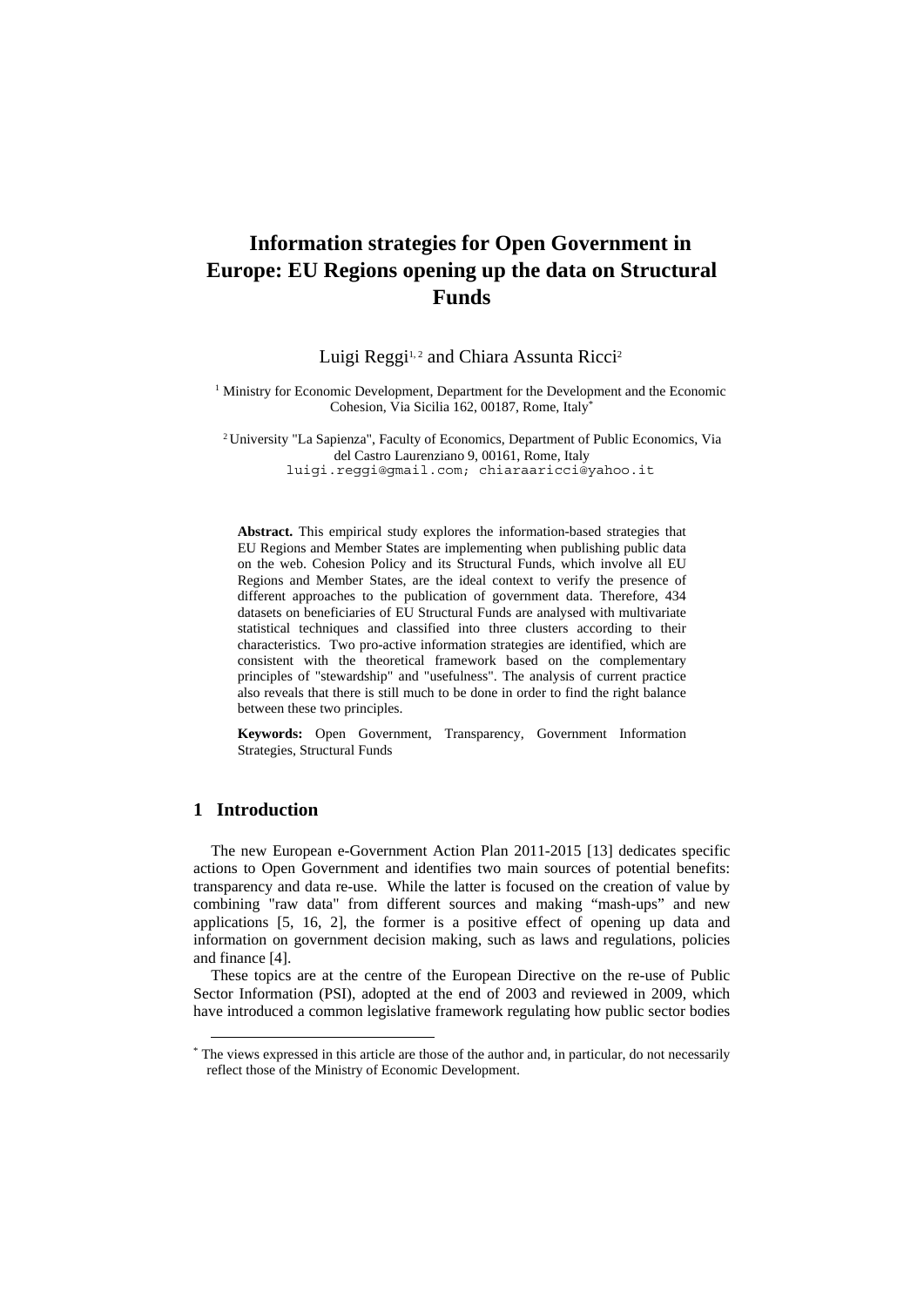should make their information available for re-use in order to remove barriers such as discriminatory practices and monopoly markets by harmonizing the regime for the reuse of PSI, broadly defined as any information held by public sector organization.

According to the general principle of the Directive (Art. 3), *"Member States shall ensure that, where the re-use of documents held by public sector bodies is allowed, these documents shall be re-usable for commercial or non-commercial purposes in accordance with the conditions set out in Chapters III and IV. Where possible, documents shall be made available through electronic means".*

By now, all 27 EU Member States have implemented the PSI Directive into their national legal orders but considerable differences still persist in actual practices among public actors.

In particular, once government decides to make available its data on the web, the detail level of the information provided, the quality of data and the way it is provided are crucial elements that must be taken into account to ensure real transparency and re-use of the PSI.

The literature on public use of government information can offer valuable insights.

First, it is essential to determine how much the government will engage in valueadded services itself and how much it will leave to private providers [9]. Governmentproduced reports, charts, and analyses can be very valuable [1] but *"it is essential to also publish the underlying data itself in a computer-friendly format that makes it easy for the vibrant community of civic technologists to make and share a broad range of tools for public engagement"* [16].

Secondly, since the community of information users is not homogeneous [4], more complete stakeholder analysis could lead to better understanding of users' needs and help identify which kinds of information content or formats generate different kinds of value for different communities of interest [9].

Dawes [8] proposes a framework based on two complementary information policy principles that need equal consideration: stewardship and usefulness. The first principle recognizes government information as a public good and focuses on assuring accuracy, validity, security, management and preservation of public information. In other words, it makes information "fit for use". The second principle focuses on increasing public value by enhancing public access to government information and making possible the re-use of information for new purposes. Dawes [8] also offers some examples by assessing the proposals that had been posted on Data.gov online dialog by April 21, 2010: "create or improve metadata", "improve data management", "adopt data standard and standard formats" are classified into the "stewardship proposals", while "provide easy-to-use basic features", "improve and enhance searching and display" are classified into the "usefulness proposals"

EU Structural Funds represents an ideal context for indentifying information-based strategies. On one hand, all Member States and EU regions are involved and share common rules and regulations, which makes data perfectly comparable. On the other hand, the regulations focus only on a minimum set of requirements for publishing data on the web, which leaves room for improvement in terms of detail, quality, access and visualization.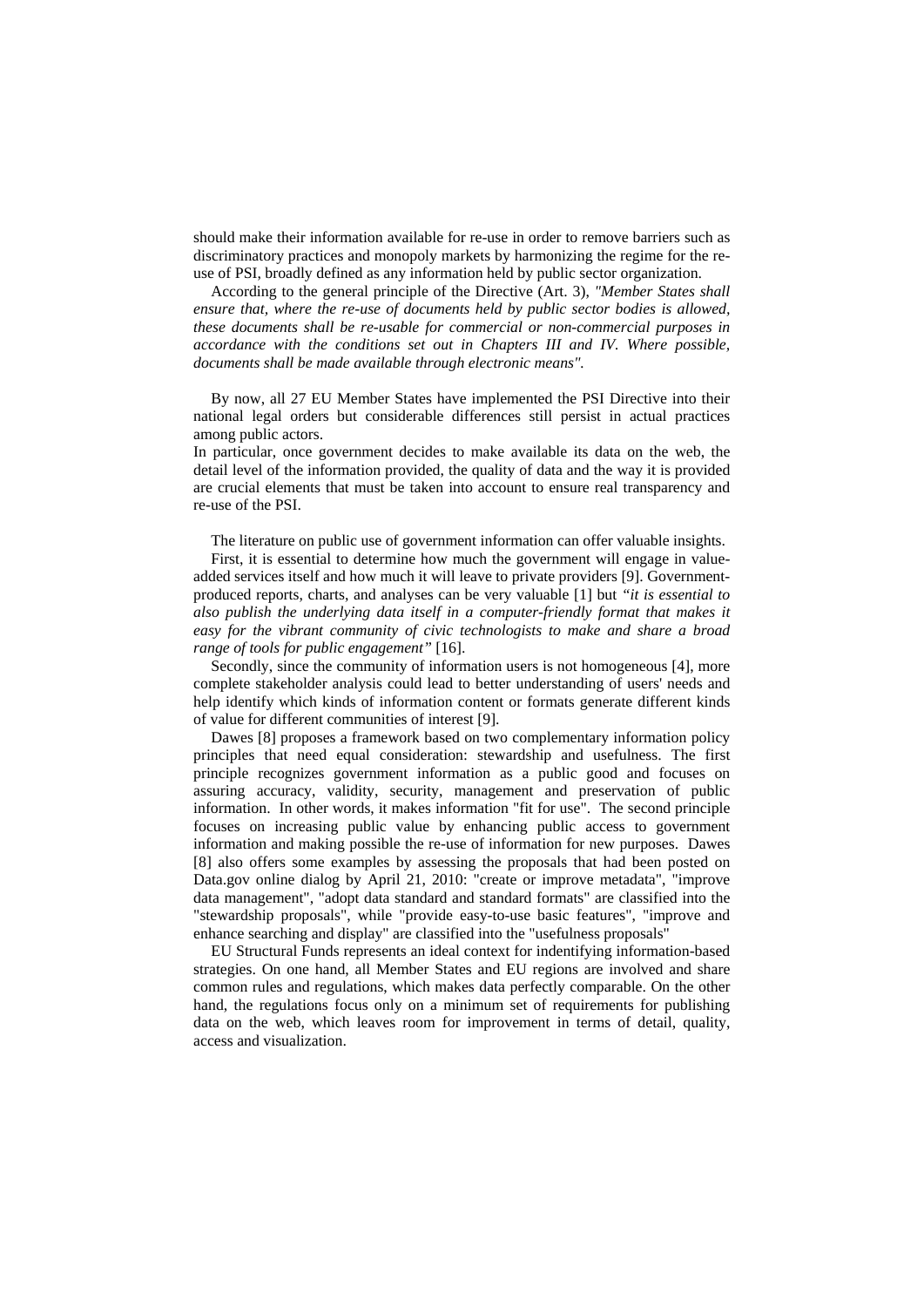Therefore, this empirical study examines the information-based strategies that European governments are pursuing when publishing their data on the web. The paper is organized as follows. First, we introduce the EU Regional policy and the efforts that are being made to foster transparency in the use of Structural Funds. Next we describe the data we have collected on the lists of beneficiaries of the Funds, then we present the results of an empirical analysis aimed at identifying the underlying information strategies. The last section is dedicated to the discussion of the characteristics of the three strategies revealed and to the final conclusions.

## **2 Regional Policy and transparency**

European Regional Policy (otherwise named European Cohesion Policy) "aims to promote harmonious development of the Union and its regions by reducing regional disparities" (Article 174 of the Treaty).

The policy "underpins the growth model of the Europe 2020 strategy including the need to respond to societal and employment challenges all Member States and regions face. [...] The multilevel governance system for the policy helps to make the EU more visible to its citizens" [12]

Regional policy is implemented mostly thanks to two Structural funds, namely the European Regional Development Fund (ERDF) and the European Social Fund (ESF). ERDF is aimed at leveling economic differences among regions and it finances, for example, initiatives for research and innovation, local development and employment, infrastructure, and protection and improvement of the environment. ESF was established to improve the quality and accessibility of jobs and employment opportunities within the European Union. The amount of Community resources dedicated to Regional Policy in 2007-13 is EUR 347 billion [11]; in addition to the Community financing, substantial national and regional budgets are mobilized.

Financial resources are concentrated on the lagging regions that fall under the Convergence objective, with 81.5% of the investment available. The declared rationale of the Convergence objective is to promote growth-enhancing conditions and factors. Outside the Convergence regions, the Regional Competitiveness and Employment objective (Competitiveness) aims at strengthening competitiveness and attractiveness, as well as employment, especially through innovation and the promotion of the knowledge society. The European Territorial Cooperation objective (Cooperation) strengthens cross-border co-operation through joint local and regional initiatives, trans-national co-operation and interregional co-operation and exchange of experience.

Structural Funds regulations for the 2007-13 programming period require the Managing Authorities (Member States and Regions managing an Operational Programme financed by Structural Funds) to publish the names of the beneficiaries, the name of the project co-financed with Structural Funds and the corresponding amount of public funding received. In fact, according to Article 69 of the Council Regulation No 1083/2006 of 11 July 2006 and repealing Regulation (No 1260/1999),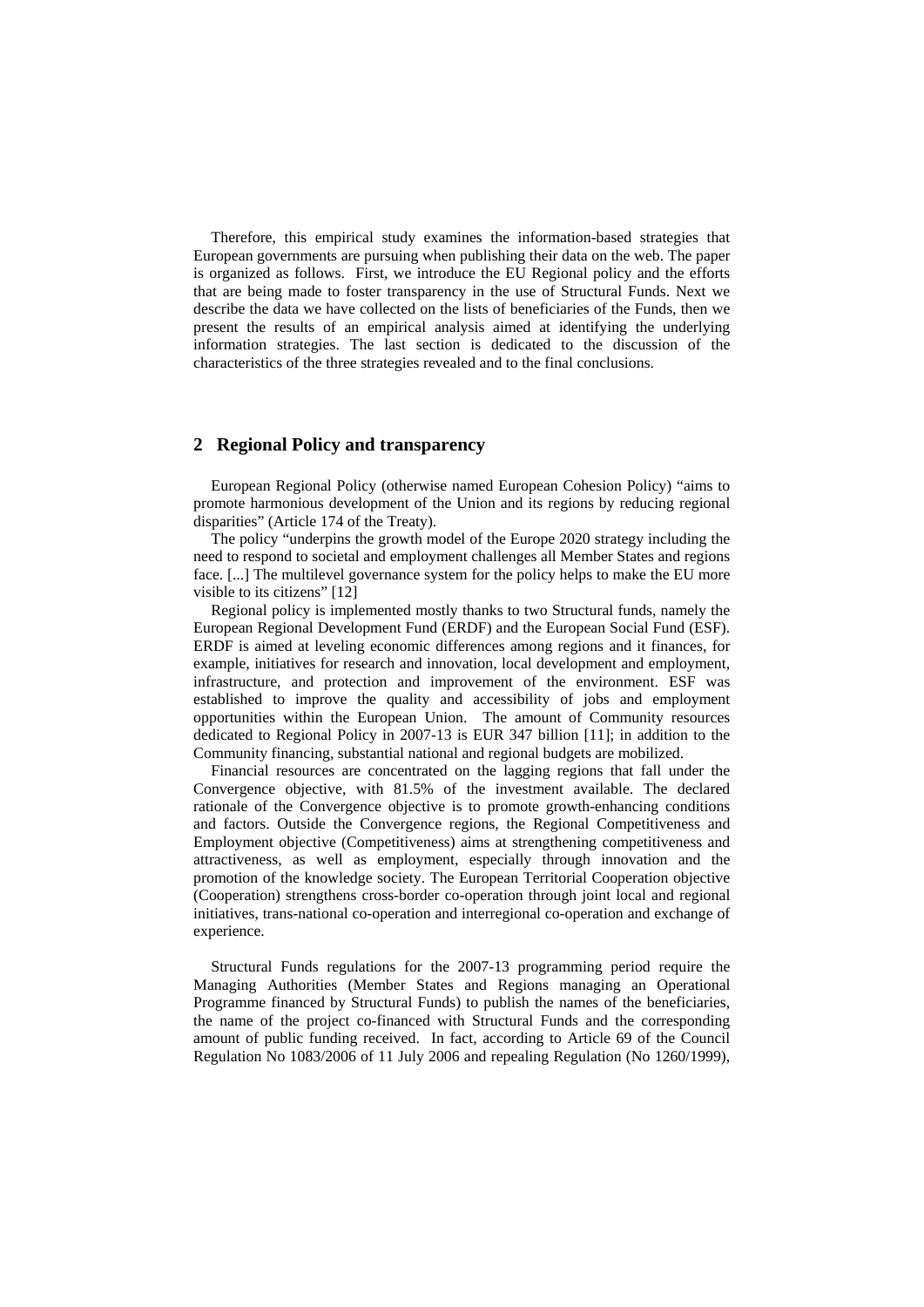"the Member States and the Managing Authority for the operational programme shall provide information on and publicize operations and co-financed programmes. The information shall be addressed to European Union citizens and beneficiaries with the aim of highlighting the role of the Community and ensuring that assistance from the Funds is transparent". In particular, Commission Regulation No 1828/2006 of 8 December 2006 (art. 7) states that "the managing authority shall be responsible for organizing the publication, electronically or otherwise, of the list of beneficiaries, the names of the operations and the amount of public funding allocated to the operations".

In November 2005 the European Commission launched a 'European Transparency Initiative' (ETI). A detailed Guidance Note of 23 April 2008 commits to the Commission the coordinating role of facilitating access to the data available on the websites of the managing authorities and proposes a common standard for the publication of data, so as to enable interested parties to carry out consistent analyses across the EU. A set of minimum information is proposed in an "indicative table for setting the list of beneficiaries of EU funding". This set includes: (a) The name of beneficiaries, (b) the name of the operation, (c) the amount of public funding committed to the operation, (d) the amount of public funding paid to the beneficiary at the end of the operation, (e) the year of final payment, (f) the date of the last update.

## **3 Data collection**

In October 2010, we conducted a web-based survey in order to explore the availability and quality of the lists of projects and beneficiaries of the European Regional Development Fund (ERDF) and the European Social Fund (ESF) published by the managing authorities across Europe. We have taken into account all 434 Programmes included in an official database provided by the DG Regional Policy in June 2009.

Datasets published on the web and containing the lists of beneficiaries and projects co-financed by Structural Funds were identified through a visit to the URIs indicated by the managing authorities and reported in the *Inforegio*<sup>1</sup> web site (managed by the DG Regional Policy of the European Commission) or in the web site of the European Social Fund2 (managed by the DG Employment). We performed a search in the websites of regional operational programmes and of regional managing authorities when the link was broken or unavailable.

Table 1 shows the characteristics and features of the lists of beneficiaries of EU Structural Funds included in the survey, and their frequency. The characteristics that are not covered either by Structural Funds regulation or by the ETI were chosen after an extensive review of current literature and the latest policy reports on the matter [15, 7, 3] and the main institutional technical guidelines available on this topic [17, 6].

<sup>&</sup>lt;sup>1</sup> http://ec.europa.eu/regional\_policy/country/commu/beneficiaries/index\_en.htm

<sup>2</sup> http://ec.europa.eu/employment\_social/esf/discover/article\_7093\_en.htm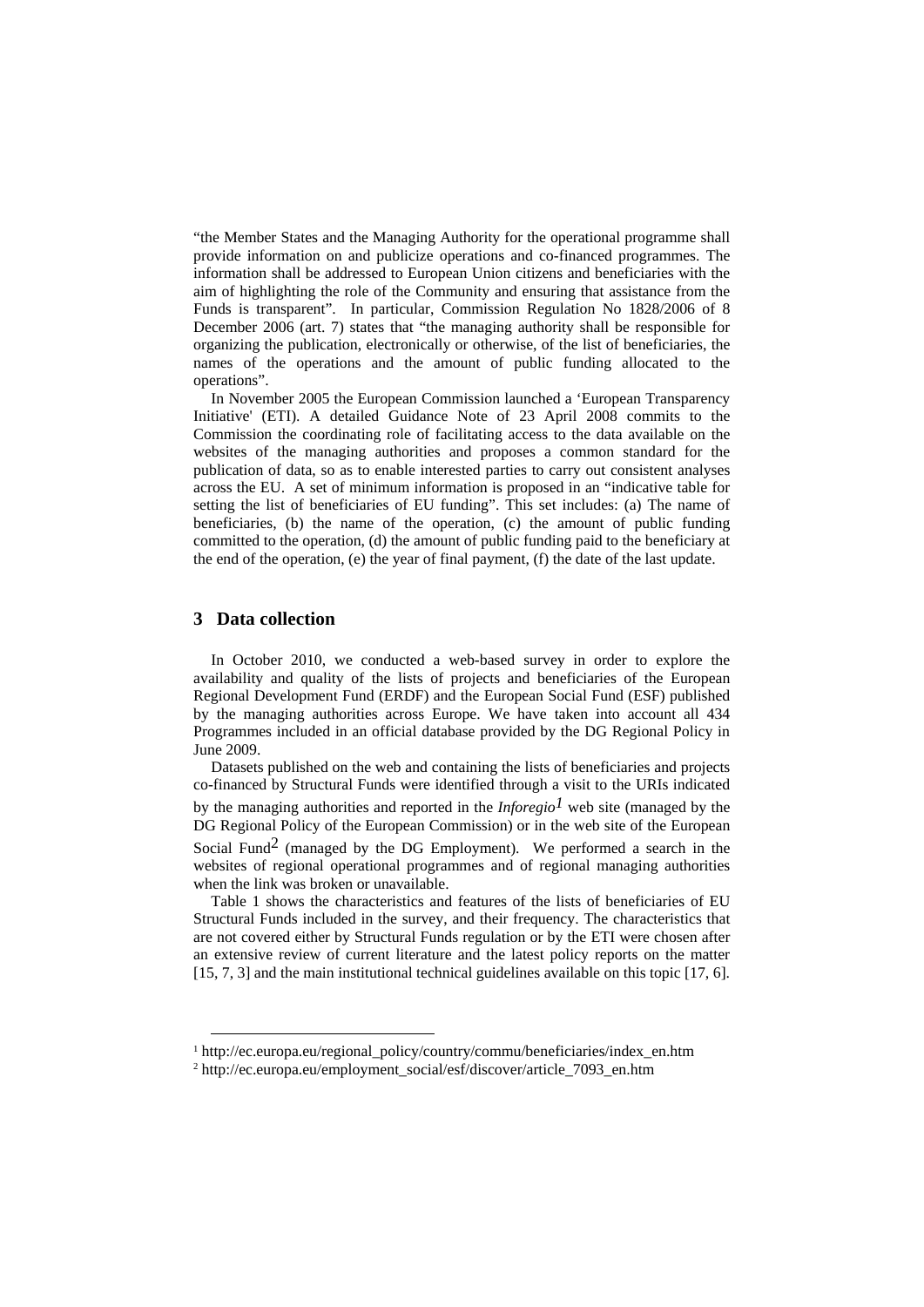**Table 1.** Characteristics of the lists of beneficiaries of EU Structural Funds

| Characteristic of the list of beneficiaries                       | Variable      | Frequency | Frequency<br>(all $434$ OPs) $(409$ OPs with<br>financial data) |
|-------------------------------------------------------------------|---------------|-----------|-----------------------------------------------------------------|
| Name of the project                                               | project       | 409 (94%) | 409 (100%)                                                      |
| Name of the beneficiary                                           | Benef         | 409 (94%) | 409 (100%)                                                      |
| Amounts committed to the project                                  | tot_funds     | 409 (94%) | 409 (100%)                                                      |
| Amounts effectively paid at the end of the project                | paid_out      | 122(28%)  | 122 (30%)                                                       |
| Amounts co-financed by EU Funds (ERDF, ESF)                       | ue_contr      | 192 (44%) | 192 (47%)                                                       |
| Detailed description of the project                               | pr_descr      | 85 (20%)  | 85 (21%)                                                        |
| Status of the project (active, completed)                         | <b>Status</b> | 72 (17%)  | 72 (18%)                                                        |
| Year of allocation                                                | Year          | 259 (60%) | 259 (63%)                                                       |
| Action of the Operational Programme                               | actions       | 67 (15%)  | 67 (16%)                                                        |
| Territory where the project impacts (at NUTS3 level territory     |               | 52 (12%)  | 52 (13%)                                                        |
| or higher detail)                                                 |               |           |                                                                 |
| Format of the dataset: PDF                                        | Pdf           | 260 (60%) | 260 (64%)                                                       |
| Format of the dataset: HTML                                       | Html          | 99 (23%)  | 98 (24%)                                                        |
| Format of the dataset: Microsoft Excel or CSV                     | Xlscsv        | 136 (31%) | 136 (33%)                                                       |
| Description of data and metadata                                  | data_desc     | 58 (13%)  | 58 (14%)                                                        |
| Description of data in English                                    | english       | 66 (15%)  | 66 (16%)                                                        |
| Map for data visualization                                        | Map           | 61 (14%)  | 61(15%)                                                         |
| Research mask                                                     | search        | 130 (30%) | 128 (31%)                                                       |
| Number of clicks to access data ( $0=3$ or more, $1=$ less Clicks |               | 393 (91%) | 372 (91%)                                                       |
| than $3)$                                                         |               |           |                                                                 |

## **4 Results**

The first step of our analysis is the application of a Multiple Correspondence Analysis (MCA) to the data collected. As a second step, we have performed a cluster analysis (CA) on the two dimensions considered in order to verify and test the presence of different groups corresponding to different information strategies.

## **4.1 Multiple Correspondence Analysis**

Multiple Correspondence Analysis (MCA) is an extension of simple correspondence analysis to more than two categorical variables. The extraction of dimensions in MCA is similar to the identification of components in principal components analysis, or factors in factor analysis. MCA is more commonly used for exploratory, inductive research rather than hypothesis testing and deductive research. This is done by using the dimensions produced by the technique to generate scatterplots with the scores of the column variables plotted in these dimensions. Variables with similar scores in these dimensions locate close together in these plots to reveal high degrees of association between them in the analyzed dimensions. These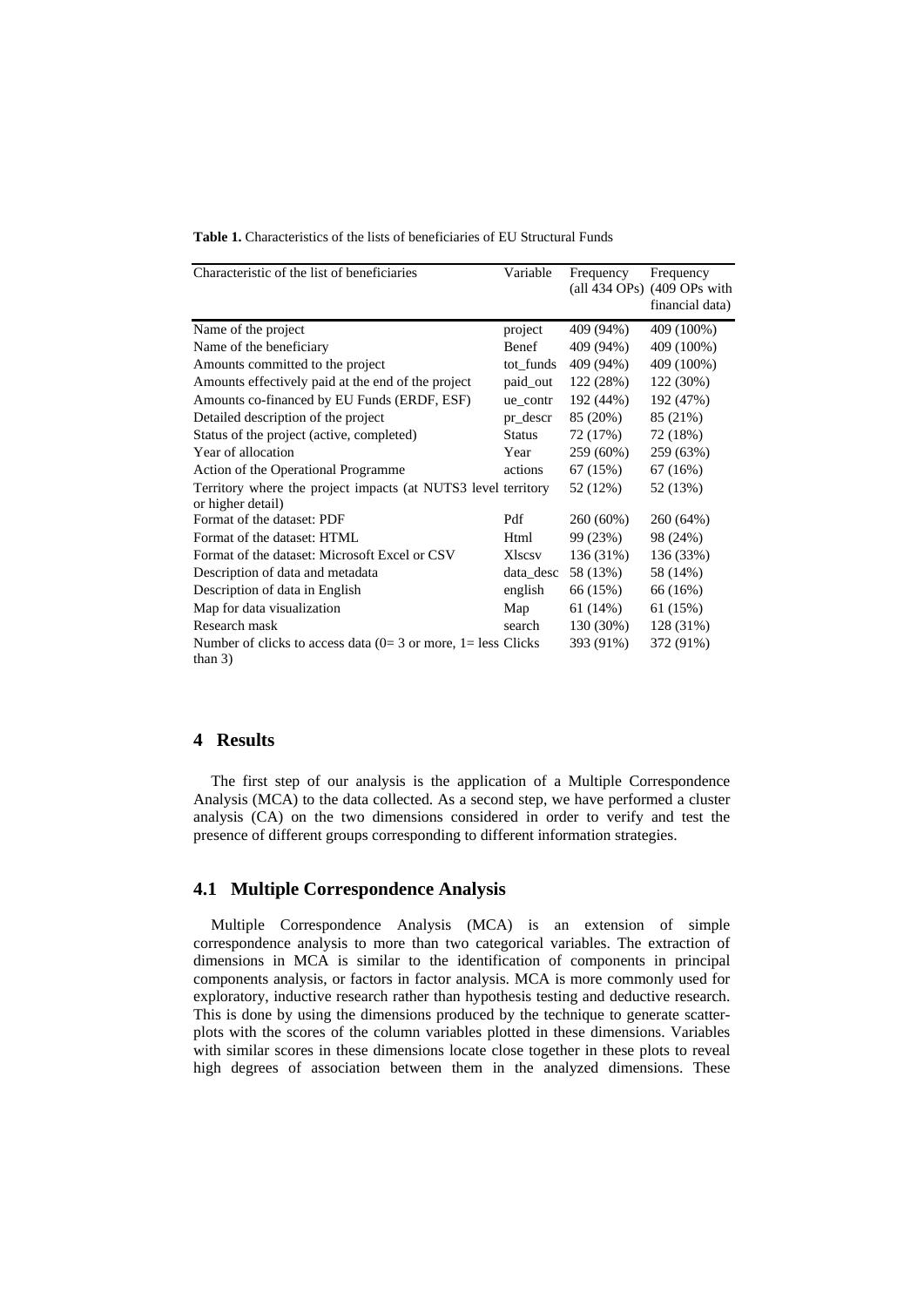associations are also stronger the further the points are from the origin of the plots [14].

|             | Principal inertia | Percentage | of total Cumulative percentage of |
|-------------|-------------------|------------|-----------------------------------|
|             |                   | variation  | total variation                   |
| Dimension 1 | 0.0413496         | 60.22      | 60.22                             |
| Dimension 2 | 0.0112699         | 16.41      | 76.64                             |
| Dimension 3 | 0.0021024         | 3.06       | 79.7                              |
| Dimension 4 | 0.00094           | 1.37       | 81.07                             |
| Dimension 5 | 0.0000467         | 0.07       | 81.14                             |
| Total       | 0.0686607         | 100        |                                   |

**Table 2.** Revealed dimensions from Multiple Correspondence Analysis

For our analysis, therefore, each characteristic of the list of beneficiaries was coded for both its 'yes' and 'no' presence. The MCA found 5 dimensions in the data, each of which accounted for between 60.2% and 0.07% of the total variation in the data (see Table 2). We will consider the first two dimensions, which individually accounted for the largest amount of variation in the data (76,6%).

## **4.2 Cluster analysis**

The second step of our analysis is to perform a Cluster Analysis (CA), which uses the first two dimensions revealed by the MCA as input variables. Two different methods of CA have been tested. First, an *iterative partitioning* method (*K*-means procedure) has been applied. Secondly, after having identified the main resulting clusters, three distinct *hierarchical agglomerative* methods have been applied (between groups linkage, within groups linkage, Ward's method), and three different ways to measure the distance between cases have been used (Euclidean, squared Euclidean, and cosine distance) to check the robustness of the results of the *K*-means procedure. Both the clustering algorithms have produced *three* main clusters.

In order to further test the statistical precision of our classification, we performed an estimation of three logit models, which estimate the strength of the association between the two factors used in the cluster analysis (input variables) and the resulting classification. As showed in Table 3, the estimation of the three logit models support the validity of the results of the cluster analysis (both in terms of significance of the single coefficients and the predictive ability of the models) and is fully consistent with the graphical analysis reported in Fig 1:

- Cluster 1 is characterized by positive values of Dimension 1 and negative values of Dimension 2.
- Cluster 2 is characterized by positive values of Dimension 1 and 2.
- Cluster 3 is only characterized by negative values of Dimension 1, while, as expected, the results for Dimension 2 are not statistically significant.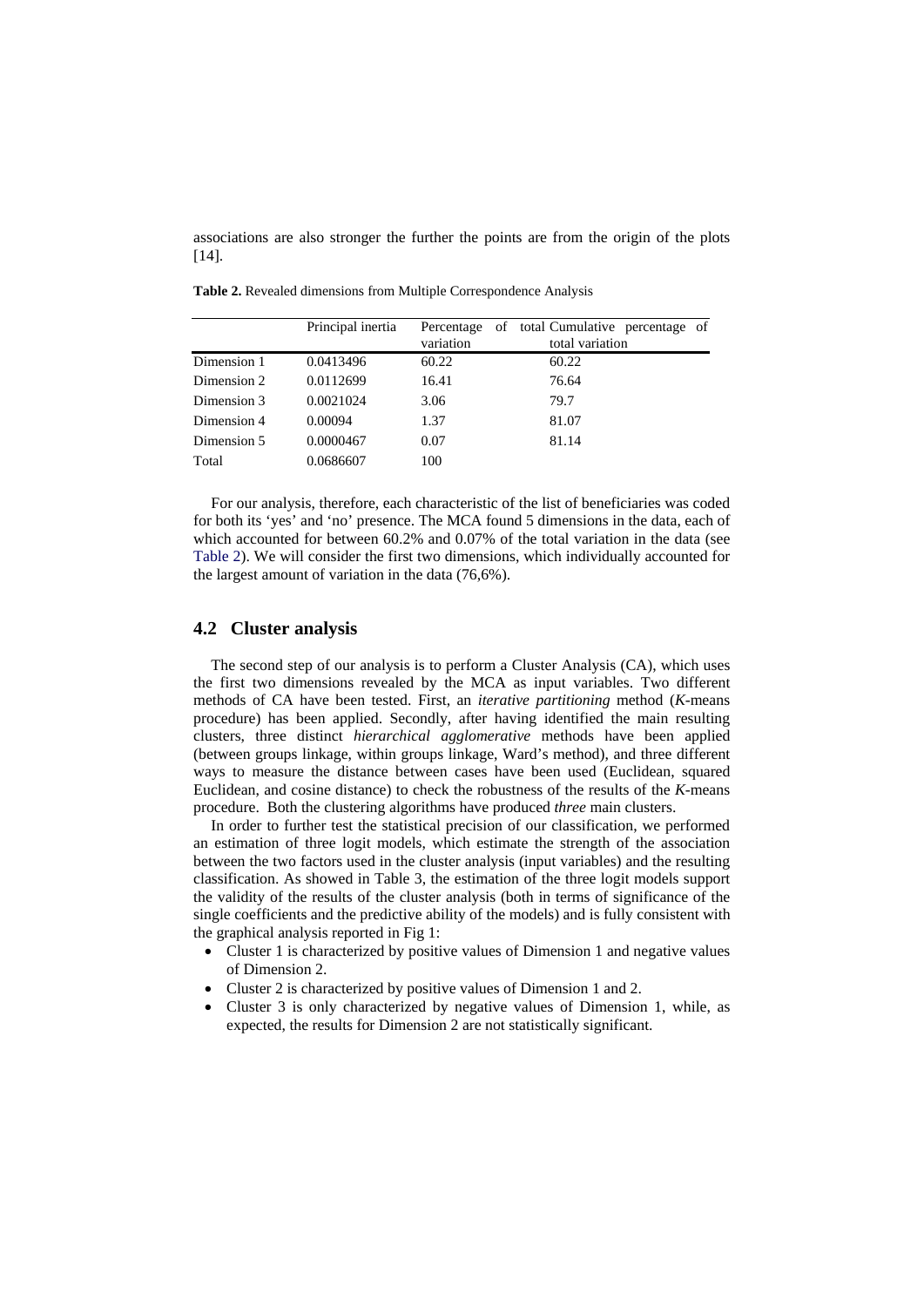**Table 3.** Results of the three logit tests for cluster analysis

|                      | Cluster $1 -$<br>User-centered $(\% )$ | Cluster $2-$<br>Re-user-centered<br>$(\%)$ | 3<br>Cluster<br>Regulation-centered<br>$(\%)$ |
|----------------------|----------------------------------------|--------------------------------------------|-----------------------------------------------|
| Dimension 1          | 1.661488***                            | 8.983535***                                | $-6.939635***$                                |
| Dimension 2          | $-3.430431***$                         | 10.69435***                                | $-0.2407551$                                  |
| $Pseudo-R2$          | 0.7192                                 | 0.9525                                     | 0.7703                                        |
| Correctly classified | 96.09%                                 | 99.51%                                     | 90.71%                                        |

\*\*\* Significant at 1% level.

In table 4 is reported the individual contribution of the variables to the first two dimensions considered. The characteristics showing the highest level of contribution to the first dimension are: the presence of a research mask, information on the status of the project and the description of the data. The PDF format is the only variable negatively correlated with the first dimension. As for the second dimension, which could be interpreted as a measure of the quality of the data provided, is characterized by the variables regarding the level of information detail (e.g. key financial data as the amount of money effectively paid to the beneficiary; information on the specific action of the Operational Programme, which is useful for example for policy evaluation purposes).

**Table 4.** Contribution of the characteristics of the lists of beneficiaries to the first two dimensions of the MCA (Pearson correlation)

| Characteristic of the list of beneficiaries                                         | Dimension 1  | Dimension 2  |  |  |
|-------------------------------------------------------------------------------------|--------------|--------------|--|--|
| Amounts effectively paid at the end of the project                                  | $0.2654***$  | $0.5795***$  |  |  |
| Amounts co-financed by EU Funds (ERDF, ESF)                                         | $0.1781***$  | $-0.5205***$ |  |  |
| Detailed description of the project                                                 | $0.6019***$  | $-0.1694***$ |  |  |
| Status of the project (active, completed)                                           | $0.6682***$  | $0.2871***$  |  |  |
| Year of allocation                                                                  | $0.0843*$    | $0.3288***$  |  |  |
| Action of the Operational Programme                                                 | $0.4404***$  | $0.4521***$  |  |  |
| Territory where the project impacts (at NUTS3 level)                                | $0.5207***$  | 0.0321       |  |  |
| Format: PDF                                                                         | $-0.6521***$ | $-0.2156***$ |  |  |
| Format: HTML                                                                        | $0.3104***$  | $-0.7365***$ |  |  |
| Format: Microsoft Excel or CSV                                                      | $0.585***$   | $0.1027**$   |  |  |
| Description of the data and metadata                                                | $0.6635***$  | $0.2993***$  |  |  |
| Description of the data in English                                                  | $0.5875***$  | $0.2282***$  |  |  |
| Map for data visualization                                                          | $0.5236***$  | $-0.4652***$ |  |  |
| Research mask                                                                       | $0.7133***$  | $-0.5386***$ |  |  |
| Number of clicks to access data ( $0=3$ or more, $1=$ less than 3)                  | $0.1525***$  | $-0.3556***$ |  |  |
| *** Significant at 1% level; ** significant at 5% level; * significant at 10% level |              |              |  |  |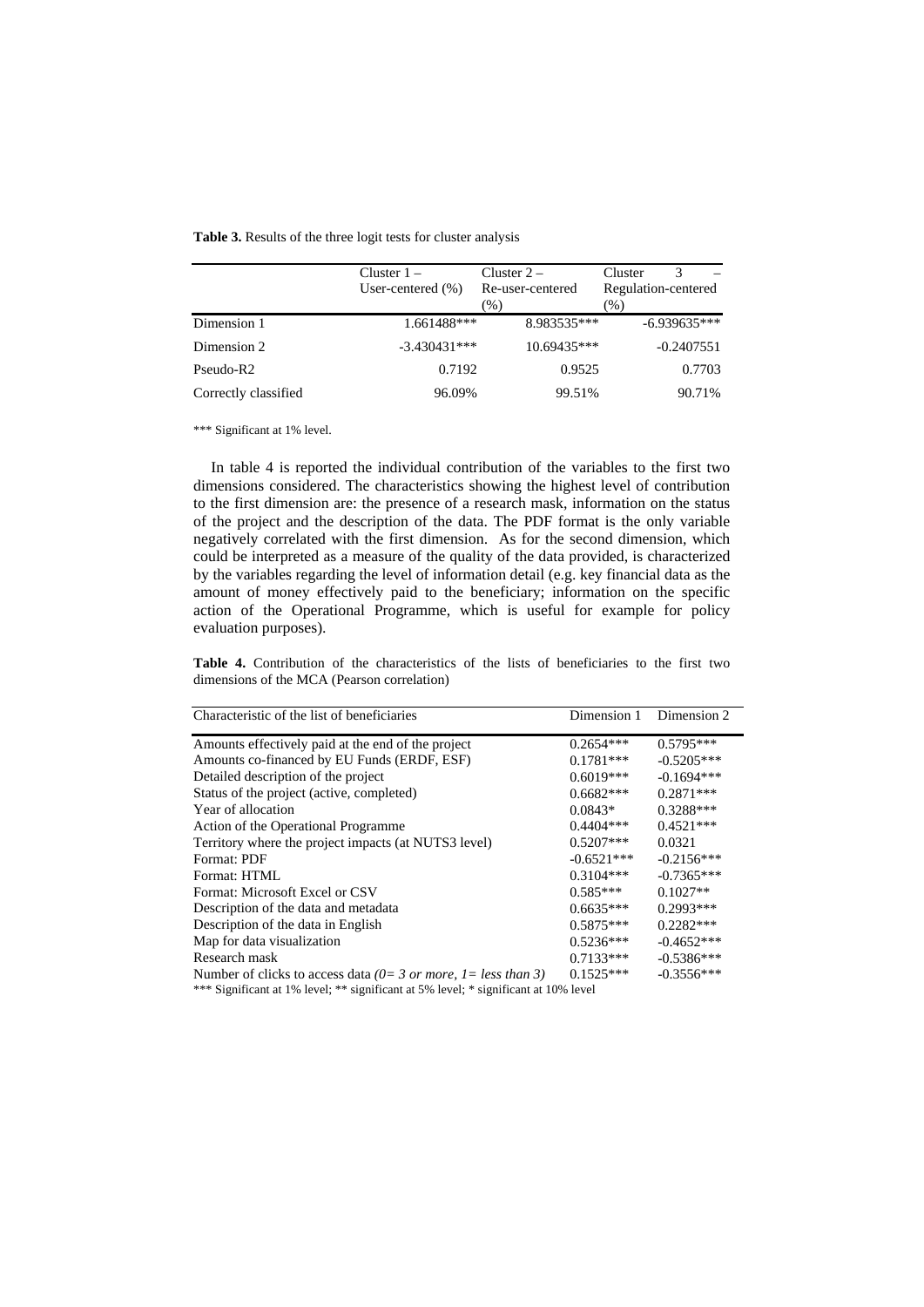

Fig. 1. Identifying three information strategies

Figure 1 shows the plot of the variables included in the MCA according to their scores in dimensions 1 and 2. As explained earlier, where variables are closely grouped together, they show high levels of association. The location of the variables is related to the individual contribution to the two dimensions considered. The figure also shows the single observations belonging to the three clusters identified through the CA.

The first cluster of variables is found at the bottom-right corner of the plot (*Cluster* 1). This group of variables shows the administrations' effort to make data understandable by non-technically oriented citizen, clearly represented, and accessible to users. This includes the presence of data visualization tools and on line forms that enhance searching and display. In particular, as table 5 shows, the most common characteristics of the lists of beneficiaries belonging to this cluster are the presence of HTML tables (99%), research masks (94%) and maps for geo-referenced data visualization (54%). On the contrary, while the data is always showed in HTML lists, typically as the result of a search action, only 46% of the lists are actually downloadable from the website in XLS or CSV formats, which could let the users further elaborate the data by themselves. For convenience, we label this cluster "User centered".

Another cluster of variables appears at the top-right of the Fig. 1 (*Cluster 2*). The group is defined by many desirable characteristics aimed at assuring accuracy, validity, security, management, and preservation of information holdings, and therefore related to the principle of "stewardship".

Distinctive features of this group, as reported in table 5, are: the ability to download the data in a machine-readable format (93%) - which also enables effective data reuse - plus other characteristics related to data quality, such as the year of allocation of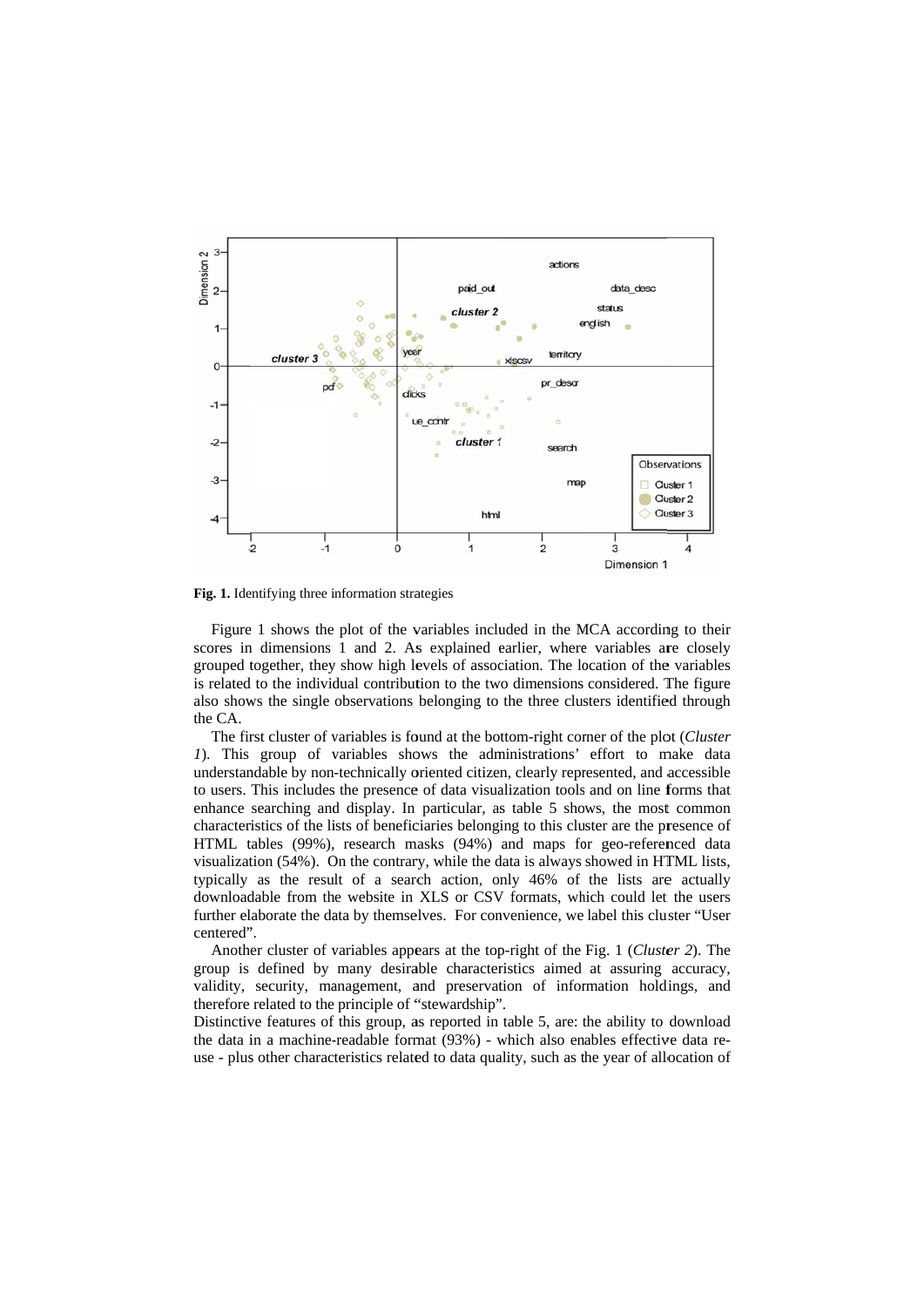the funding (91%), the presence of the territory where the projects impact at NUTS 3 level (61%), the description of the data (57%), that makes data easier to access, understand and use. We call this cluster "Re-user centered".

**Table 5.** Characteristics of the lists of beneficiaries of EU Structural Funds and the three information strategies indentified

| Characteristic of the list of beneficiaries |          |          | Cluster $1$ – Cluster 2 - Cluster $3$ – Total | of       |
|---------------------------------------------|----------|----------|-----------------------------------------------|----------|
|                                             | User-    | Re-user- | Regulation- OPs with                          |          |
|                                             | centered | centered | centered (%) financial                        |          |
|                                             | (% )     | (% )     |                                               | data (%) |
| Amounts effectively paid at the end of the  | 2        | 60       | 30                                            | 30       |
| project                                     |          |          |                                               |          |
| Amounts co-financed by EU Funds (ERDF,      | 80       | 39       | 38                                            | 47       |
| ESF)                                        |          |          |                                               |          |
| Detailed description of the project         | 45       | 39       | 8                                             | 21       |
| Status of the project (active, completed)   | 12       | 60       | 7                                             | 18       |
| Year of allocation                          | 50       | 91       | 60                                            | 63       |
| Action of the Operational Programme         | 23       | 35       | 9                                             | 16       |
| Territory where the project impacts (at     | 1        | 61       | $\overline{c}$                                | 13       |
| NUTS3 level)                                |          |          |                                               |          |
| Format: PDF                                 | 51       | 7        | 85                                            | 64       |
| Format: HTML                                | 99       | 3        | 6                                             | 24       |
| Format: Microsoft Excel or CSV              | 46       | 93       | 11                                            | 33       |
| Description of the data and metadata        | 13       | 57       | 2                                             | 14       |
| Description of the data in English          | 17       | 49       | 6                                             | 16       |
| Map for data visualization                  | 54       | 20       | 1                                             | 15       |
| Research mask                               | 94       | 37       | 9                                             | 31       |
| Number of clicks to access data ( $0=3$ or  | 99       | 95       | 87                                            | 91       |
| more, $l = less than 3$ )                   |          |          |                                               |          |

A third cluster (*Cluster 3*) is located at the left of the diagram. This group is associated with low values of Dimension 1 and is characterized by the absence of all the desirable features considered in the survey. In fact, low values of the first dimension can be associated to poor quality of the lists of beneficiaries of Structural Funds. The most common characteristic of this group is indeed the presence of the PDF format (85%). The use of PDF format makes the re-use of data dramatically difficult and is at odds with the stewardship principle that demands that government information should be acquired, used, and managed as a resource.

The managing authorities of the programmes belonging to this cluster seem to be more interested in formally meeting the requirements of the regulation than in pursuing real transparency. For this reason we can call this cluster "Regulation centered".

As just reported, our analysis identifies a sort of "non strategy" (cluster 3, "Regulation centered") along with of two pro-active strategies corresponding to two different paths. A first path (cluster 1, "User centered") is consistent with the usefulness principle, while the other (cluster 2, "Re-user centered") is mainly focused on the stewardship principle.

Consequently, the theoretical framework proposed by Dawes [8] seems to be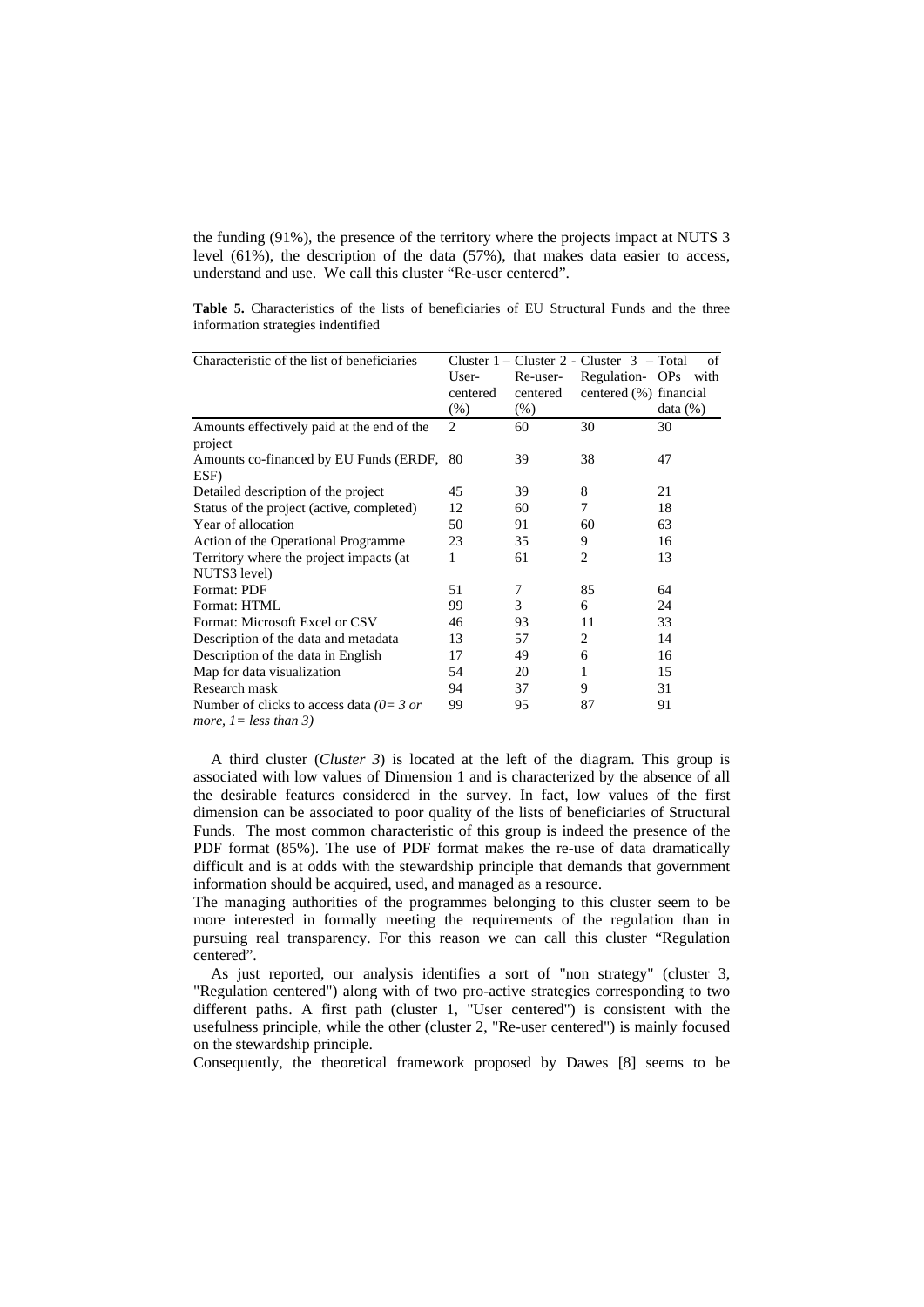particularly useful to interpret this empirical results and shed some light on the different ways the EU public agencies are dealing with opening up their data on the web.

Moreover, the evidence that these two principles are connected to two statically different clusters suggests that EU agency have much to do in order to find the right balance between the stewardship and the usefulness approach. The two principles are in fact complementary and mutually reinforcing [8].

## **5 Conclusions and policy implications**

In order to verify the presence of different information strategies that European public agencies are following when opening up their data, we conducted a web-based survey on the quality of the lists of beneficiaries of Structural Funds provided by the EU Regions and Member States responsible for the 434 Operating Programmes of the European Cohesion Policy. This policy represents an ideal context for such an assessment because, on one hand, it involves all EU Regions and Member States with common rules and regulations and, on the other hand, it limits the requirements for publishing the data on beneficiaries to a small set of minimum information. In other words, while the policy is implemented under the same rules across Europe, hundreds of public authorities responsible for managing Structural Funds are free to choose their information strategy when publishing their data on the web.

In October 2010 we collected data on fifteen variables corresponding to the presence/absence of a set of characteristics which includes not only the requirements of the current regulations plus the recommendations of the European Transparency Initiative, but also other features suggested by the literature and by technical official guidelines.

A multivariate analysis was applied to the data collected. The location of the variables in the MCA plot and the consequent cluster analysis reveal the presence of three information strategies, which are consistent with the most recent literature on this topic and, in particular, with the framework based on the two broad information principles "stewardship" and "usefulness". While a group that we called "Regulation centered" seems interested only in formally meeting the minimum requirements set by the regulations and therefore is publishing the data in PDF format with limited or no further detail, two alternative paths for pro-actively publishing government information on the web are revealed. The first path (cluster 1, "User centered") focuses on data visualization and searching and deals with the usefulness principle, and the second (cluster 2, "Re-user centered") leads to data quality and validity and is consistent with the stewardship principle.

In conclusion, the analysis confirms the robustness of the theoretical framework proposed by Dawes [8]. The desirable features of public datasets that were taken into account in this study tend to aggregate themselves into two groups which are consistent with the two broad principles "stewardship" and "usefulness".

Finding the right balance between these two principles is the key for ensuring data quality while fostering transparency, innovation and the creation of new added-value services. This analysis, which connect the two principles to two statistically different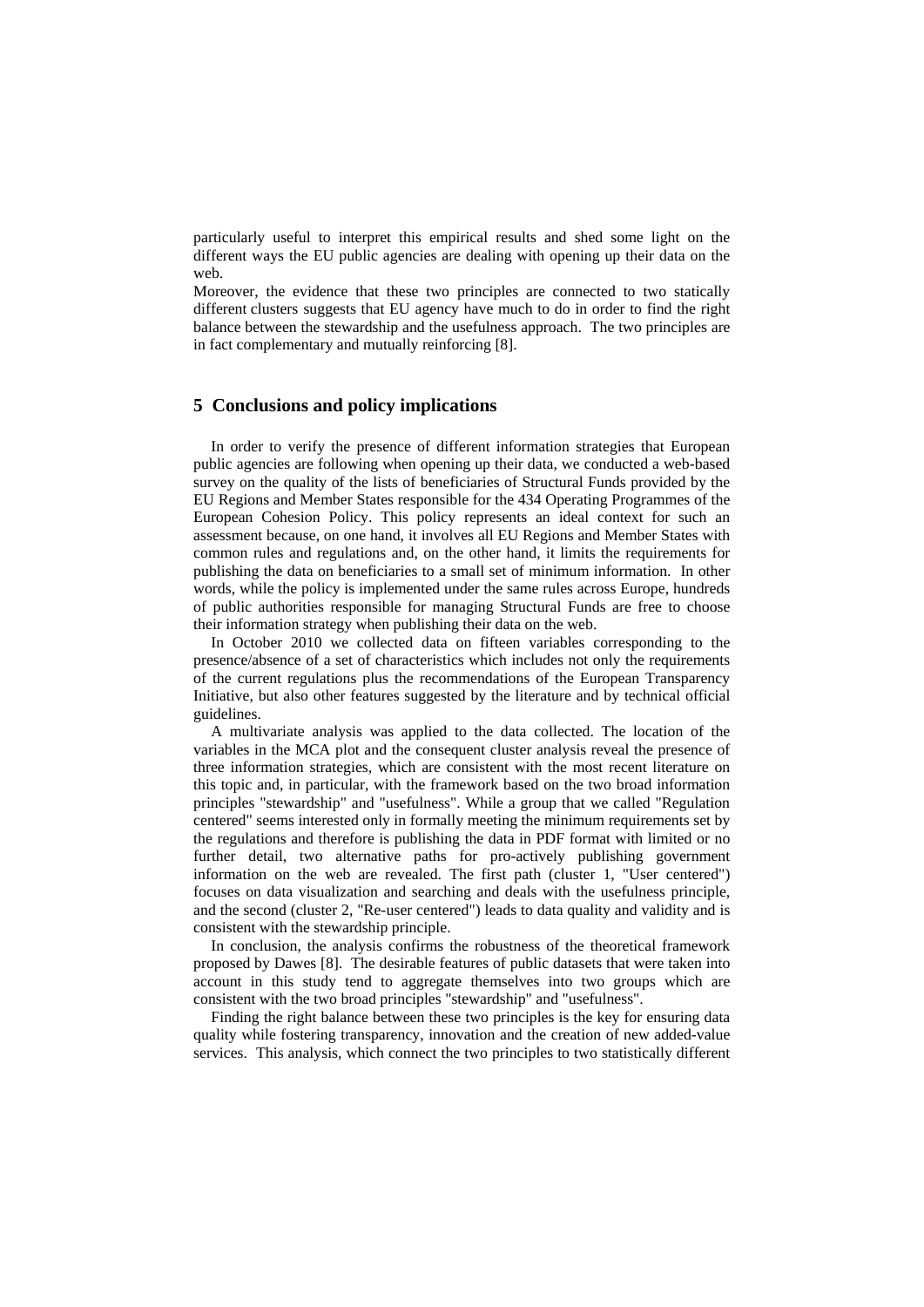groups of public agencies, demonstrate that there is much to be done in order to finally find this balance.

On the one hand, EU regions following a "user centered" approach must consider not only the needs of the "average user" looking for a single data or cool elaborations, but also the requests of civil society organizations, "civic hacking" initiatives, data journalists, and individual citizens interested in re-using the raw data in order to improve the accountability of the policy, e.g. by facilitating inter-regional comparison, setting up advanced tools for data visualization, doing mash-ups with other sources of territorial information. The lists of projects displayed in hundreds of HTML pages, typically as the results of a search action on the region's website, should be exportable in a single file for further elaboration. Besides, our analysis highlights that the authorities belonging to the "user centered" cluster tend to focus on the presentation aspects while the level of detail and the overall quality of the data provided is relatively low compared to the "stewardship" cluster and therefore should be improved.

On the other hand, the "re-user centered" organizations that make available the data only in XLS or CSV format should consider the differences within and among communities of users in terms of e-skills, and in particular with respect to the ability to analyze the data in a meaningful way (e.g. in a spreadsheet). Therefore, together with the raw data, data in a processed or aggregate form should be provided in order to make it accessible also by non-technically oriented citizen.

As for the "regulation centered" group of public authorities, an improvement of the regulation itself will force these administrations to do better. The desirable characteristics of the lists of beneficiaries considered in this paper may help the European Commission and the other authorities involved in Regional Policy to set new and more stringent targets and requirements for the next funding period in terms of quality, openness and completeness. From a technical and organizational point of view, this will not necessarily imply the need for extra budget, major changes in information management or the update of existing software and infrastructures. Actions for raising the awareness among national and local authorities of the benefits that could derive from opening up existing data and information in a re-usable way are considered much more important.

#### **References**

- 1. Baxandall, P. & Wohlschlegel, K.: Following the Money Washington, DC: U.S. PIRG Education Fund (2010). Retrieved from http://cdn.publicinterestnetwork.org/assets/b3ba157e28d82952ee5b7a3f84e88499/Follow ing-the-Money-USPIRG.pdf
- 2. Berners-Lee, T.: Linked Data. International Journal on Semantic Web and Information Systems. w3c.org. (2006)
- 3. Bertot, J.C., Jaeger P.T., Shuler, J.A., Simmons, S.N., Grimes, J.M.: Reconciling government documents and e-government: Government information in policy, librarianship, and education. Government Information Quarterly, 26, 433–436 (2009)
- 4. Brito, J. and Perraut, D: Transparency And Performance In Government, North Carolina Journal Of Law & Technology 11 N.C. J.L. & Tech. On. 161 (2010)